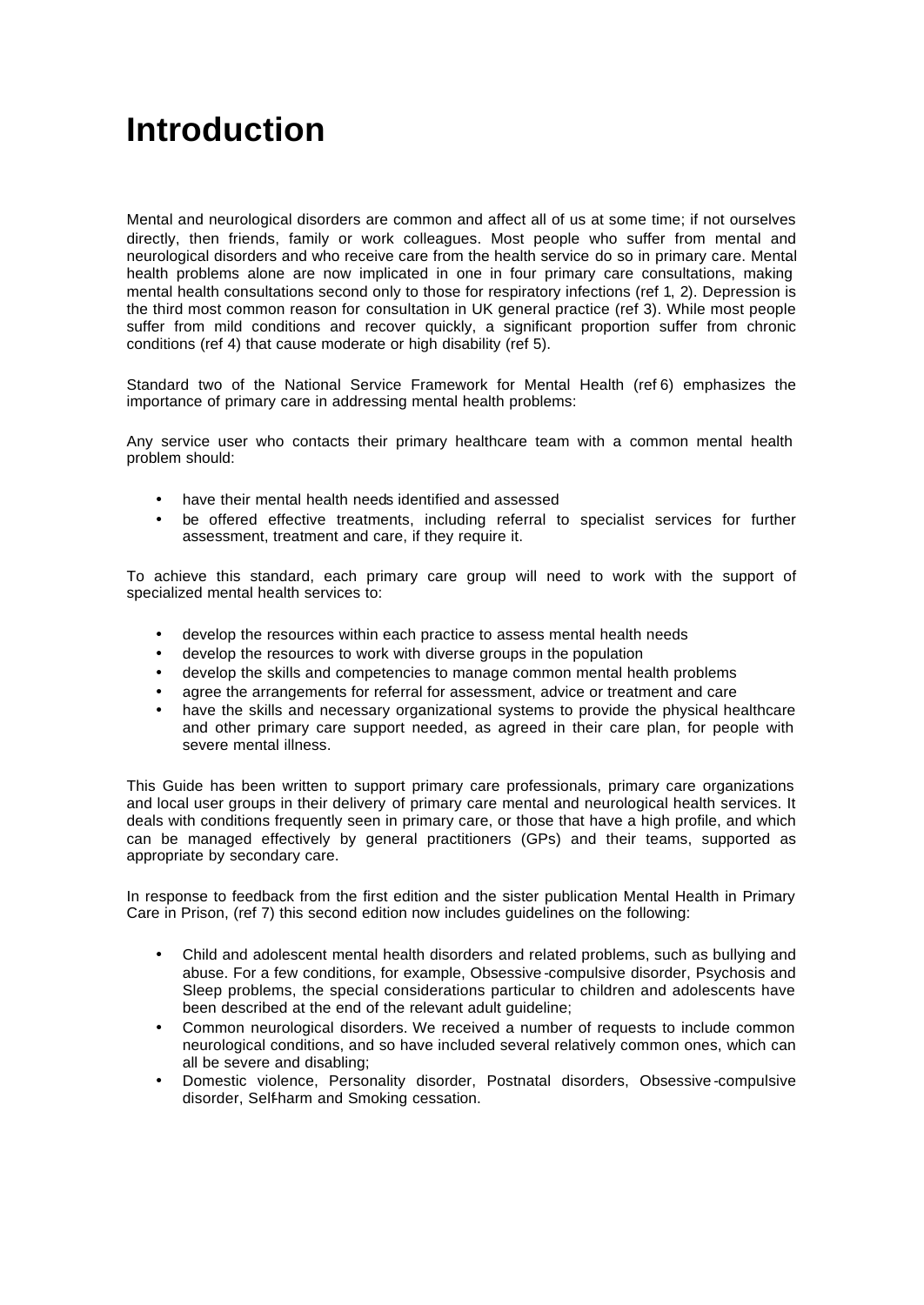Most of the conditions in the Guide are classified in ICD-10; however, a few are behavioural problems that do not have an ICD-10 code. These, for example domestic violence, are included here at the request of the Department of Health (DoH). The current ICD-10 classification does not distinguish between adults and children and adolescents for disorders such as depression.

Personality disorder is encoded under ICD-10 but was omitted from the first edition because it was not included in the original World Health Organization (WHO) version. It is included in this second edition at the request of the DoH.

A brief summary of how to diagnose and manage each condition is given. The management summaries include information for the patient, advice and support, descriptions of treatment methods and indications for liaison and specialist referrals. They are supported by a linked set of resources to help the GP or other members of the primary care team to carry out the management strategies recommended, as well as contact details of relevant voluntary sector organizations.

#### **References**

**1** McCormick A, Fleming D, Charlton J. Morbidity Statistics from General Practice: Fourth National Study 1991-1992. London: HMSO, series MB5 no 3, 1995.

**2** Ustun TB, Sartorius N. Mental Illness in General Healthcare: An International Study. Chichester: John Wiley & Sons, 1995.

**3** NHS Centre for Reviews and Dissemination. Improving the recognition and management of depression in primary care. Effect Healthcare Bull 2002, 7(5): 1-12.

**4** Mann A, Jenkins R, Besley E. The twelve-month outcome of patients with neurotic illness in general practice. Psychol Med 1981, 11: 535–550.

**5** Meltzer H, Gill B, Petticrew M, Hinds K. OPCS Survey of Psychiatric Morbidity in Great Britain Report 3: Economic Activity and Social Functioning of Adults With Psychiatric Disorders. London: HMSO, 1995.

**6** Department of Health. National Service Framework Mental Health. London: HMSO, 1999.

**7** Mental Health in Primary Care in Prison. London: Royal Society of London Press, 2002.

### **Resources provided**

- **A mental disorder assessment guide**. This is to help the assessment of depression, anxiety, alcohol, sleep, chronic tiredness and unexplained somatic complaint disorders. To use it, start with the screening questions (in top boxes) to explore the presence of disorders and, if the disorder exists, you can continue below.
- **Interactive summary cards**. For the six disorders most common in primary care (depression, anxiety, alcohol problems, chronic fatigue, unexplained somatic complaints and sleep problems) two-page summaries have been produced. One page contains information for the practitioner, the other for the patient. With less information than the main summaries, but easier to see at a glance, they are meant to be used interactively. (see Interactive summary cards). They may be printed out and mounted on either side of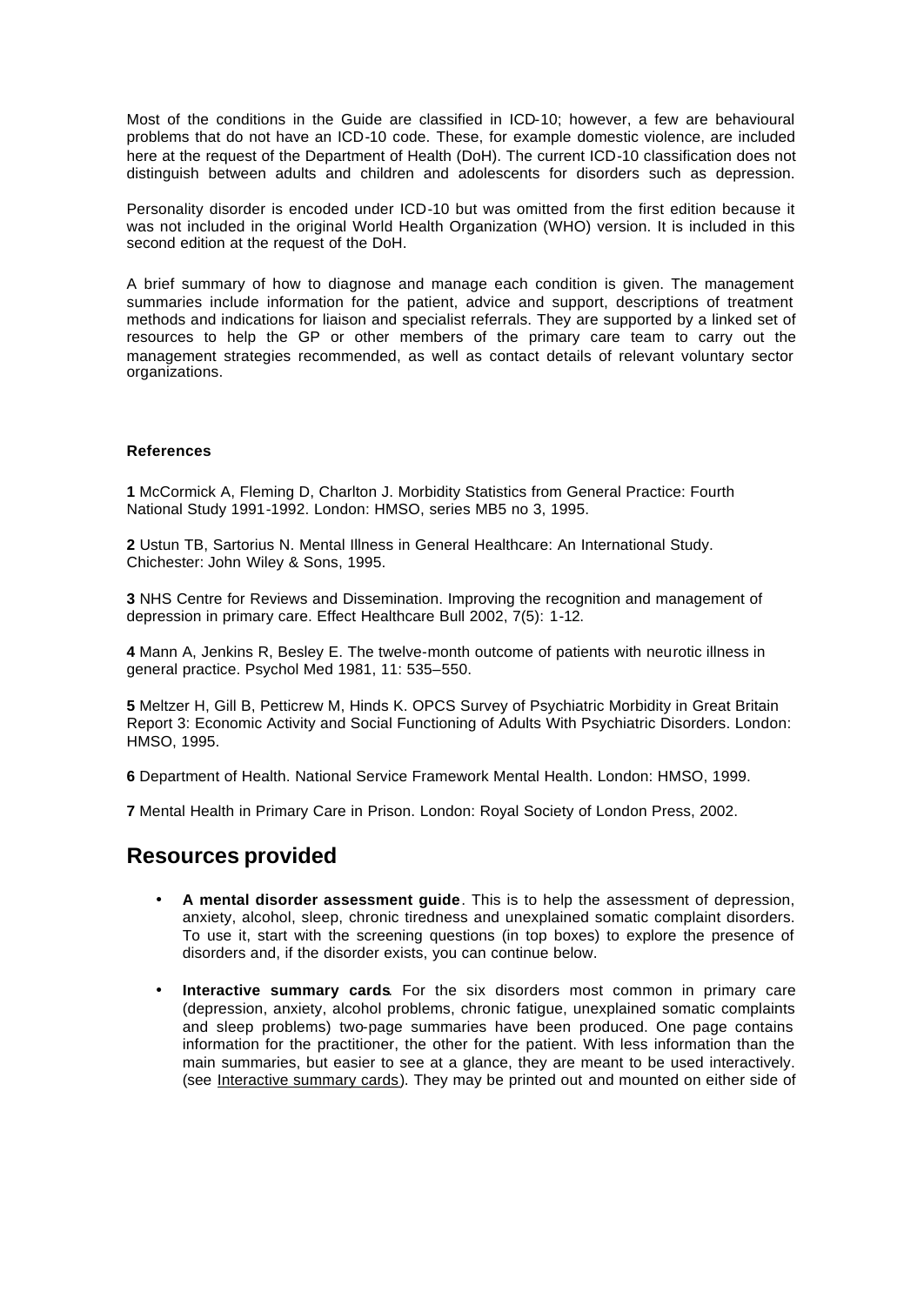a piece of A4 card and used to facilitate discussion between practitioner and patient within a consultation.

• **A linked set of patient information and self-help leaflets** (see Patient resources) giving more information about the treatment and self-help strategies recommended. These can be printed out and given to patients to help reinforce the information that has been provided and also to encourage active participation in treatment. These vary in length and complexity. Some (eg the one-page problem-solving sheet) are suitable for use by GPs in a consultation. Others are more likely to be used by another member of the team, such as a counsellor, nurse or physiotherapist. Leaflets from the first edition have been retained because they have been found to be useful, but leaflets have not been provided for those guidelines new to the second edition, owing to the plethora of information now available on the Internet.

## **Why were these disorders chosen?**

This Guide contains categories of mental disorders from the ICD-10 classification. together with common neurological disorders from the ICD-10 classification and several common behavioural issues, such as domestic violence and bullying, which are not all classified in ICD-10.

The choice of disorder is the result of a selection process that reflects the following:

- The public health importance of disorders (i.e. prevalence, morbidity or mortality, disability resulting from the condition, burdens imposed on the family or community, healthcare resources need). A few rarer disorders (e.g., Attention-deficit/hyperactivity disorder and Autism spectrum disorders) are included because of their high profile.
- Availability of effective and acceptable management (i.e. interventions with a high probability of benefit to the patient or their family are readily available within primary care and are acceptable to the patient and the community).
- A reasonable consensus exists among primary care practitioners and mental health and neurological professionals regarding the diagnosis and management of the condition.
- Cross-cultural applicability (i.e. suggestions for identification and management are applicable in different cultural settings and healthcare systems).
- Consistency with the main ICD-10 classification scheme (i.e. each diagnosis and diagnostic category corresponds to those in ICD-10) (with the exception of those problems included at the request of the DoH - domestic violence and bullying, which do not have ICD-10 codes).

We have also set out the clinical terms equivalents for the ICD-10 codes, because these are more widely used in UK primary care practice than are the ICD-10 codes.

All disorders included in this Guide are fairly common in primary care settings and a management plan can be written for each of them.

The section for people with a learning disability has been identified separately because recognition and treatment of mental disorders present particular difficulties in this group and because mainstream adult mental health services might not be appropriate for them. Learning disability is, of course, not itself a mental disorder.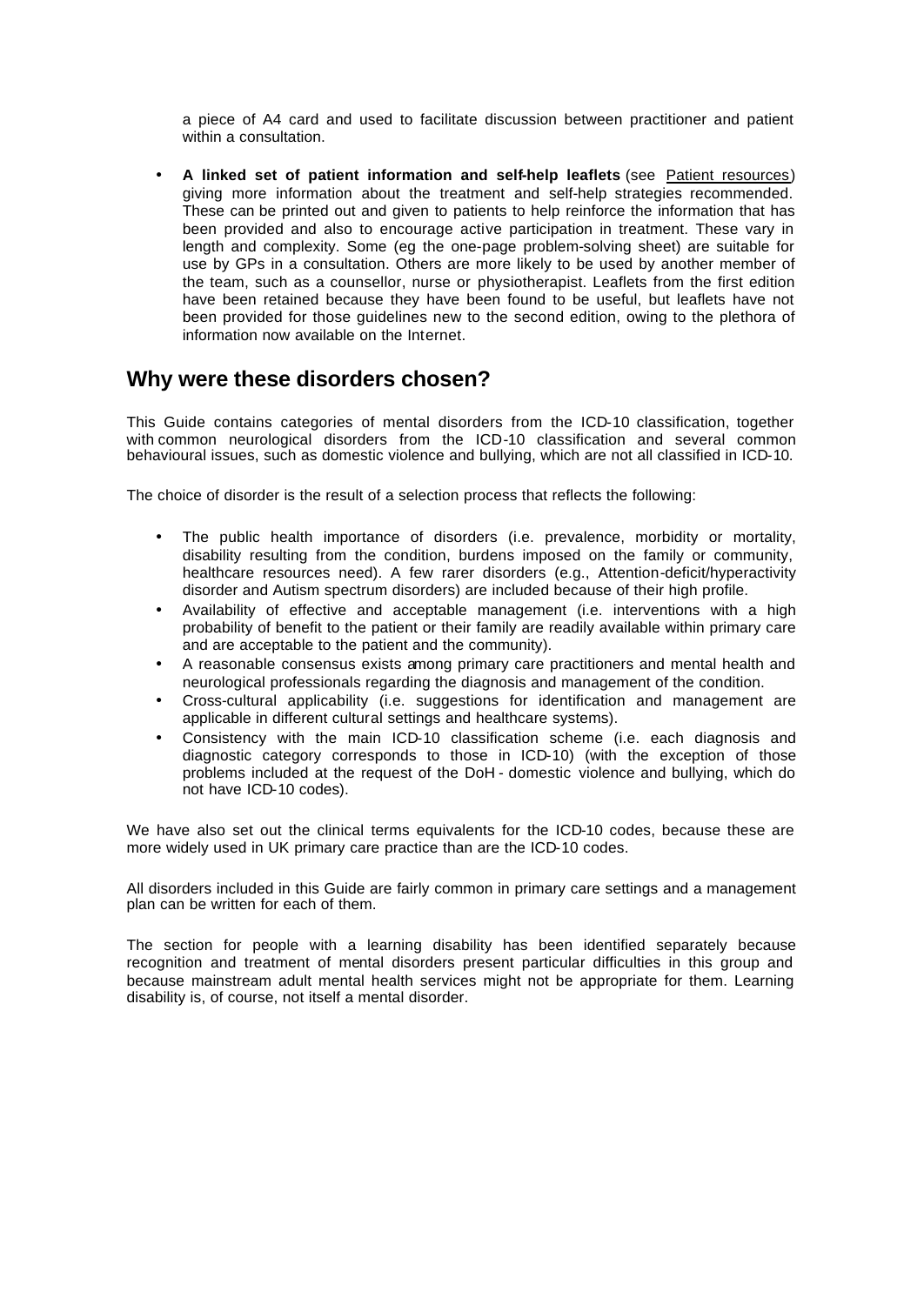### **How the diagnostic and management summaries were developed**

WHO developed a state-of-the-art classification of mental disorders for use in clinical practice and research. The Tenth Revision of the International Classification of Diseases (ICD-10) has many features that improve the diagnosis of mental disorders. To extend this development to primary care settings, where most patients with mental disorders are seen, diagnostic and management guidelines were combined into the WHO book Diagnostic and Management Guidelines for Mental Disorders in Primary Care (ICD-10 Chapter V, Primary Care Version). The guidelines were developed by an international group of GPs, family physicians, mental health workers, public health experts, social workers, psychiatrists and psychologists with a special interest in mental health problems in primary care, using a consensus approach. The WHO guidelines were fieldtested extensively in over 40 countries by 500 primary care physicians to assess their relevance, ease of use and reliability. This work has been published (ref 8,9). Field trials using the WHO guidelines continue in various centres in the UK.

The diagnostic and management summaries in this Guide consist of the WHO's International Diagnostic and Management Guidelines for Mental Disorders in Primary Care, specially adapted (and updated) for use in the UK. They have been adapted in two stages. The first stage of adaptation to the UK setting was carried out in south Bristol by a panel of GPs and multidisciplinary representatives from community mental health teams, using a consensus methodology. A randomized controlled trial of the Guide in 30 general practices in Bristol, measuring a range of mental health outcomes, was then carried out.

The second stage of adaptation was carried out by a national, editorial team, coordinated by the WHO Collaborating Centre of the Institute of Psychiatry, London. The evidence base was reviewed (see next page - 'The evidence on which the summaries are based'), information on psychological therapies was added, and information (on the Mental Health Act of England and Wales 1983, community resources and referral) was made appropriate to the whole of the UK. Representatives of primary care nurses, counsellors and patient groups have made valuable suggestions to ensure that the information is accessible to these important groups. Several rounds of consensus, including a conference, were held to debate the amendments and agree the final text. Names of those involved in this stage can be found in the Acknowledgements section.

For this second edition, guidelines from the first edition and new guidelines have been reviewed by specialists, GPs and the voluntary sector, intensively discussed at a consensus meeting, and piloted by a number of general practices.

The interactive handy cards, the diagnostic checklists and most of the patient information leaflets (see Patient resources) were produced by the WHO's Division of Mental Health and Prevention of Substance Abuse, and endorsed by The Collegium Internationale Neuro-Substance Abuse, and endorsed by The Collegium Internationale Neuro-Psychopharmacologicum, the World Organization of National Colleges, Academies and Associations of General Practitioners and Family Physicians and the World Psychiatric Association. Some of the leaflets were developed by the WHO Collaborating Centre for Mental Health and Substance Abuse, as part of the Treatment Protocol Project.

#### **References**

**8** Goldberg D, Sharp D, Nanayakkara K. The field trial of the mental disorders section of ICD-10 designed for primary care (ICD10-PHC) in England. Family Practice 1995, 12(4): 466–473.

**9** Ustun B, Goldberg D, Cooper J et al: A new classification of mental disorders based on management for use in primary care (ICD10-PHC). B J Gen Pract 1995, 45: 211–215.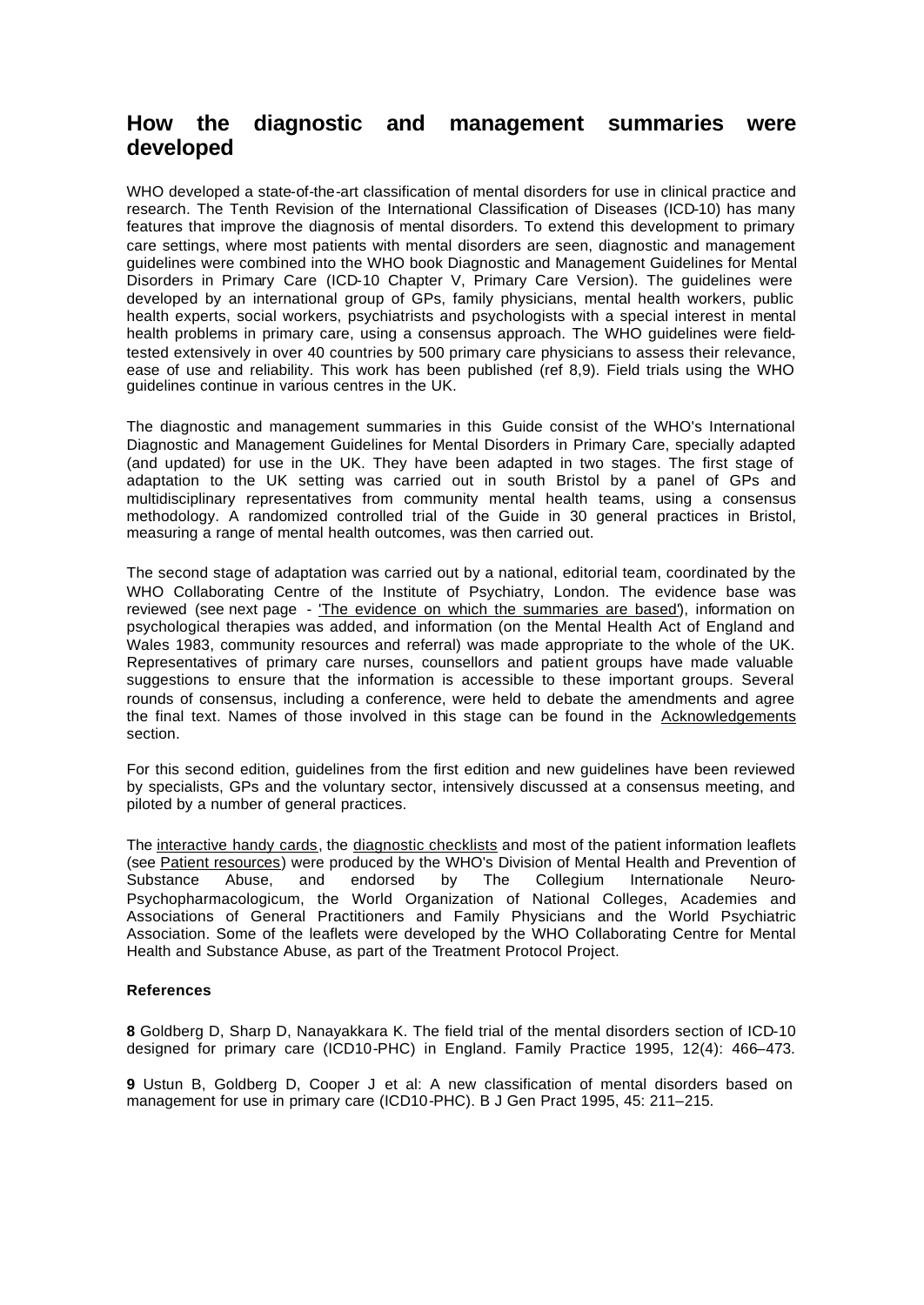# **The evidence on which the summaries are based**

Where applicable, the diagnosis sections are based on the ICD-10 classification of disorders. ICD-10 is itself a consensus document and has been tested for reliability. The ICD-10 PHC diagnostic criteria presented here have been tested among primary care professionals to check for validity and usefulness.

References supporting evidence have been given in line with the principles set out below.

#### **Treatments (medication and psychotherapies)**

The recommendations about medication are all in line with the British National Formulary (BNF). Where recommendations about medication are unexceptional and in line with both the BNF and established practice for many years, references have not been given.

References have been reserved for key statements about medication and about particular psychotherapies or for statements about which evidence and opinion are divided. It should be noted that most studies have been carried out in a secondary care setting. The mixed presentations of disorders found in primary care means that, generally speaking, both drugs and psychotherapies prove less efficacious, compared with placebo, in that setting than they do in more selected groups in secondary care. We have therefore included some discussion about what the evidence says, along with the references to the studies themselves. A grading of the quality of the evidence is also provided in the reference sections (see References [adult disorders] and References [child and adolescent disorders]). Where possible, evidence has been given from Cochrane reviews, high-quality published reviews and meta-analyses or randomized controlled trials (RCTs). Discussions have been held with experts and authors of key areas of research.

The evidence has been graded as follows:

#### **Strength of the evidence supporting the recommendation**

- A = Good evidence to support
- $B = Fair$  evidence to support
- C = Preliminary evidence to support.

#### **Quality of the evidence supporting the statement**

 $I =$  Evidence obtained from a meta-analysis of trials, including one or more well-designed RCTs

- $II =$  Evidence obtained from one well-designed RCT
- III = Evidence obtained from one or more controlled trials, without randomization

 $IV =$  Evidence obtained from one or more uncontrolled studies

 $V =$  Opinions of respected authorities, based on clinical experience, descriptive studies or reports of expert committees. Occasionally, the 'respected authorities' comprise collective patient experience. Where this is the case, it is clearly stated.

Where a qualitative review of previously published literature without a quantitative synthesis of the data is referenced, it has been graded in accordance with the type of studies the review includes.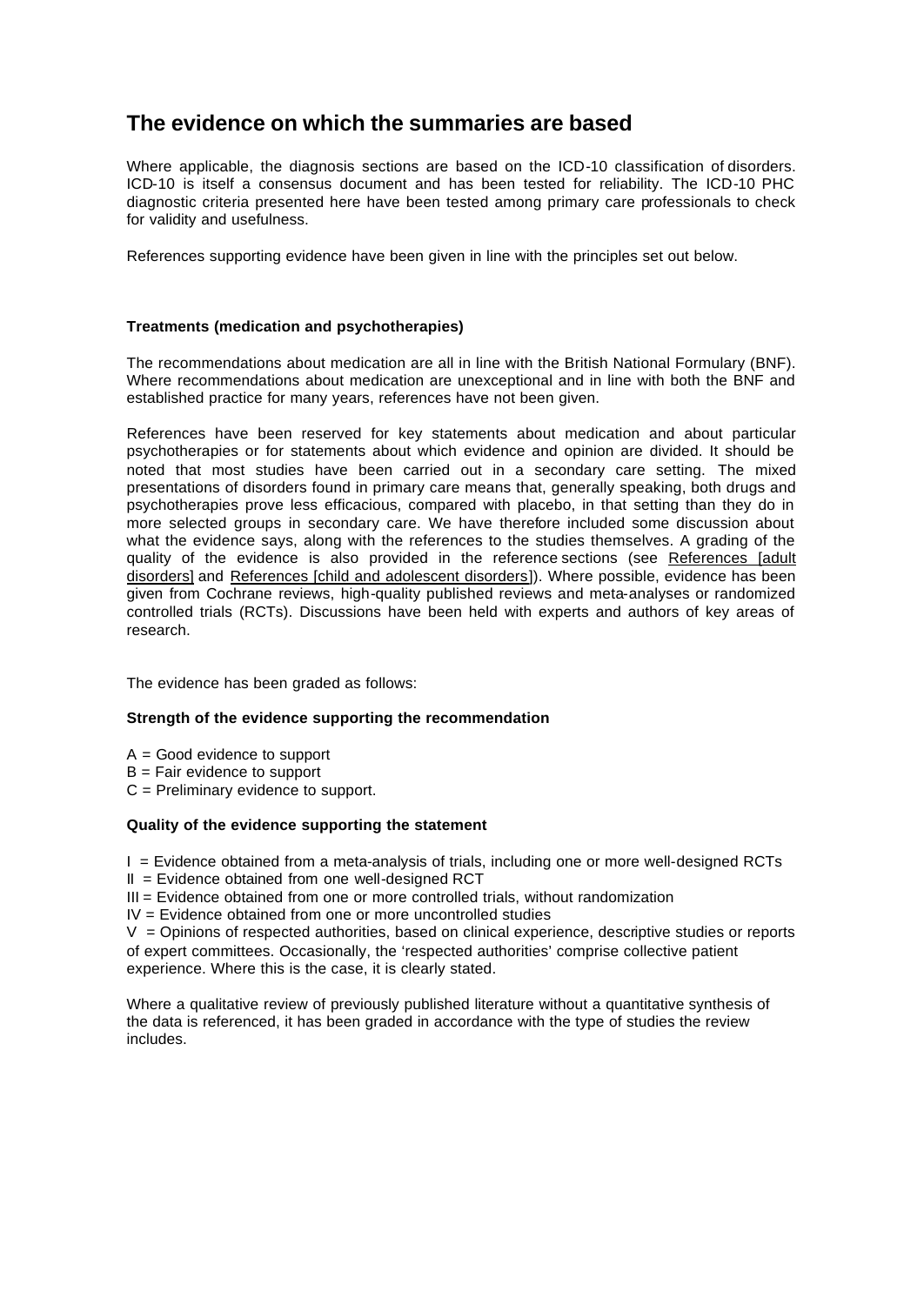#### **Information and advice**

The sections on 'Essential information for patient and family' and 'General management and advice to patient and family' are primarily the result of consensus. There are no trials comparing the outcome of patients given different sorts of advice by their GP. The advice itself is based on a mixture of evidence and consensus of professionals and/or patients. A small number of references to supporting evidence have been given.

#### **Referrals**

The referral recommendations are based on consensus and will vary from place to place, depending on services available in all care sectors.

### **Connections to ICD-10 and NHS clinical terms**

The first edition of this Guide was based on the disorders included in the 'The ICD-10 PC Chapter V Mental Disorders Classification, Primary Care Version', is a 'user-friendly' version of the 'Tenth revision of the International Classification of Diseases (ICD-10) Chapter V'. For practical reasons, the ICD-10 PC is a condensed version of 'ICD-10 Chapter V' for easy application in busy primary care settings. It has 23 categories instead of 457. It intends to cover the universe of mental disorders seen in primary care settings in adults. As a classification, it is 'jointly exhaustive and mutually exclusive'. It may seem simplistic; however, it corresponds to the ICD-10 main volume. A chart that shows the grouping of the detailed specialty-adaptation categories into ICD-10 PC categories can be found below (Connections between ICD-10 PC and ICD-10 Chapter V).



This second edition now includes a number of additional neurological, behavioural and childhood disorders. Where possible, relevant ICD-10 codes and NHS clinical terms have been given. A table of these codes can be seen below.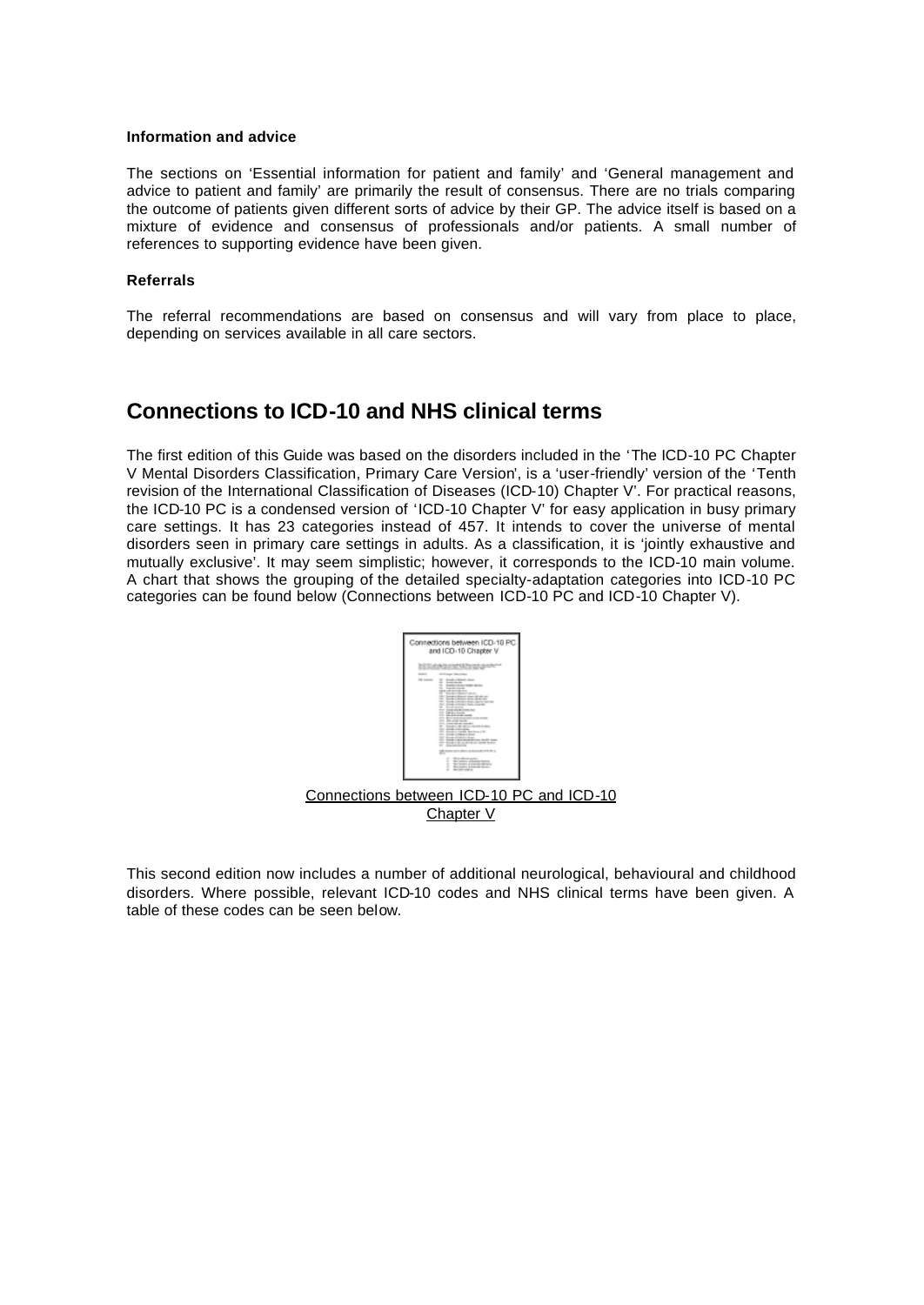| <b>Disorder</b>                                                | <b>ICD-codes</b>                                                                                                                                                                                                                                                                                                                 | <b>Clinical Term Codes</b> |
|----------------------------------------------------------------|----------------------------------------------------------------------------------------------------------------------------------------------------------------------------------------------------------------------------------------------------------------------------------------------------------------------------------|----------------------------|
| Acute psychotic disorders                                      | F23.9                                                                                                                                                                                                                                                                                                                            | Eu23                       |
| Adjustment disorder<br>(including<br>acute<br>stress reaction) | F43.2                                                                                                                                                                                                                                                                                                                            | Eu43.2                     |
| Alcohol misuse                                                 | F <sub>10</sub>                                                                                                                                                                                                                                                                                                                  | Eu10                       |
| Bereavement and loss                                           | Z63.4                                                                                                                                                                                                                                                                                                                            | E2900                      |
| <b>Bipolar disorder</b>                                        | F31                                                                                                                                                                                                                                                                                                                              | Eu31                       |
| Chronic fatique syndrome/ME                                    | G93.3                                                                                                                                                                                                                                                                                                                            |                            |
| Chronic mixed anxiety and depression                           | F41.2                                                                                                                                                                                                                                                                                                                            | Eu41.2                     |
| Chronic psychotic disorders                                    | F <sub>29</sub>                                                                                                                                                                                                                                                                                                                  | Eu20                       |
| Delirium                                                       | F <sub>05</sub>                                                                                                                                                                                                                                                                                                                  | Eu05                       |
| Dementia                                                       | F <sub>03</sub>                                                                                                                                                                                                                                                                                                                  | Eu00                       |
| Depressive disorders                                           | F32                                                                                                                                                                                                                                                                                                                              | Eu32                       |
| Dissociative (conversion) disorder                             | F44                                                                                                                                                                                                                                                                                                                              | Eu44                       |
| Domestic violence (new)                                        |                                                                                                                                                                                                                                                                                                                                  |                            |
| Drug use disorders                                             | F10-19<br>Mental and behavioral<br>disorders due to use of:<br>F11 opioids<br>F12 cannabinoids<br>F13 sedatives or<br>hypnotics<br>F14 cocaine<br>F15 other stimulants,<br>including caffeine<br>F16 hallucinogens<br>F17 tobacco<br>F18 volatile solvents<br>F19 multiple drug use and<br>the use of psychoactive<br>substances | Eu11                       |
| Eating disorders                                               | F50                                                                                                                                                                                                                                                                                                                              | Eu50                       |
| Epilepsy                                                       | G40.9                                                                                                                                                                                                                                                                                                                            | F <sub>25</sub>            |
| Fatique states, including chronic fatique                      | F48.0                                                                                                                                                                                                                                                                                                                            | Eu46.0                     |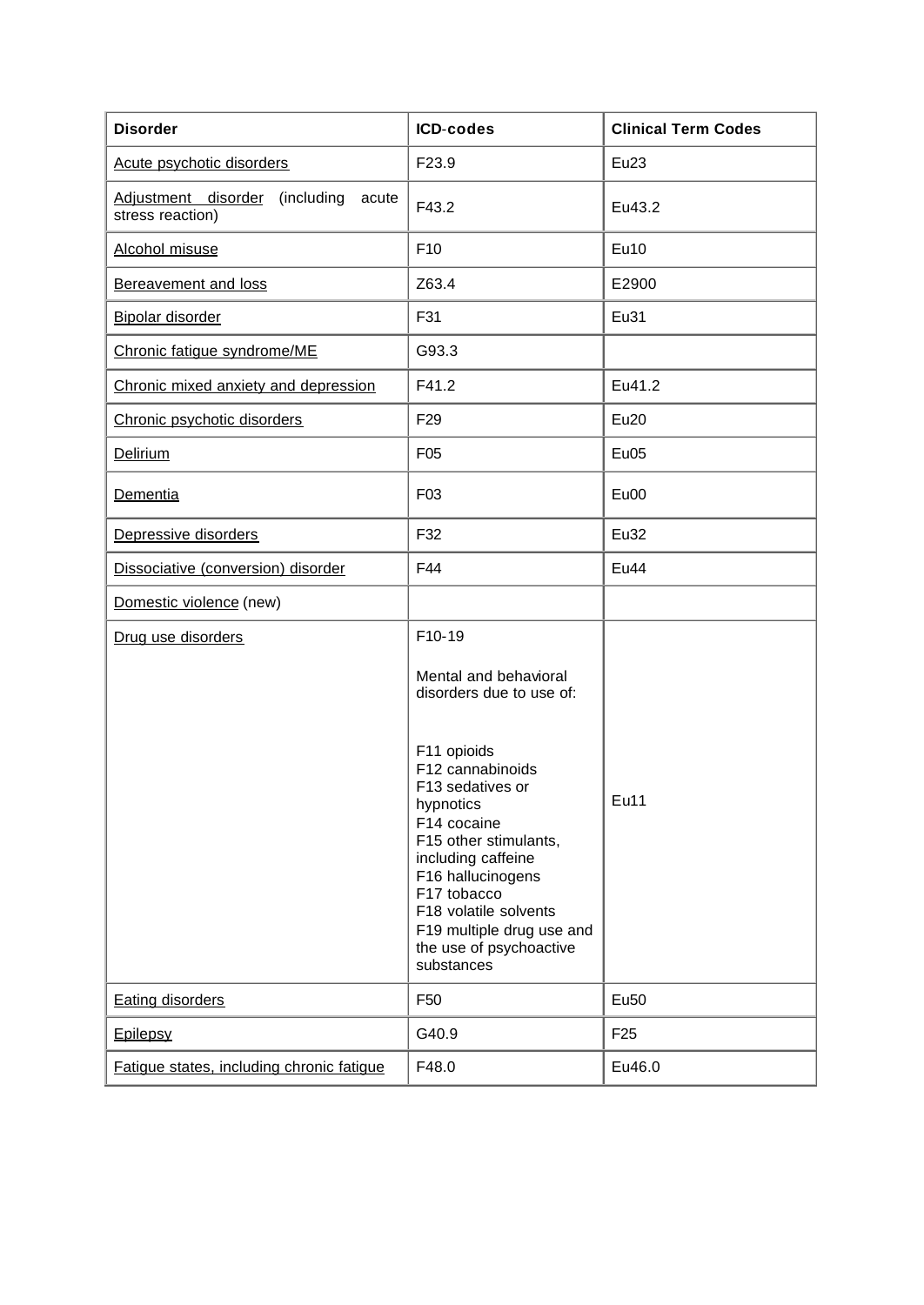| Generalized anxiety                | F41.1                                                            | Eu41.1                                               |
|------------------------------------|------------------------------------------------------------------|------------------------------------------------------|
| Headache (including migraine)      | R51 headache<br>G43.9 migraine<br>G44.2 tension<br>G44.0 cluster | R040                                                 |
| Motor neurone disease              | G12.2                                                            | F152                                                 |
| <b>Multiple Sclerosis</b>          | G35                                                              | F <sub>20</sub>                                      |
| Panic disorder                     | F41.0                                                            | Eu41.0                                               |
| Parkinson's disease                | G20                                                              | F <sub>12</sub>                                      |
| Perinatal disorders                |                                                                  | Eu204                                                |
| Personality disorder (new)         | F60                                                              | Eu <sub>6</sub>                                      |
| Phobic disorders                   | F40                                                              | Eu40                                                 |
| <b>PTSD</b>                        | F43.1                                                            | Eu43.1                                               |
| OCD (new)                          | F42                                                              | Eu42                                                 |
| Sexual disorders (female)          | F <sub>52</sub>                                                  | Eu52                                                 |
| Sexual disorders (male)            | F <sub>52</sub>                                                  | Eu52                                                 |
| Sleep problems (Insomnia)          | F <sub>51</sub>                                                  | Eu51                                                 |
| Smoking (new)                      | F <sub>17.1</sub>                                                | (no letter 137 i.e. it's a<br>symptom not a disorder |
| <b>Stroke</b>                      | 164                                                              | G66                                                  |
| Suicide/deliberate self-harm (new) | X60-X84                                                          | U2                                                   |
| Unexplained somatic complaints     | F45                                                              | Eu45                                                 |
| Learning disability                | F81.9                                                            | <b>Eu70</b>                                          |

#### **Children and adolescents Mental and Neuorlogical disorders**

Disorders of childhood and adolescence F90-F98. Where there is no appropriate code within F90-F98, we have used the relevant adult codes.

| Disorder      | ICD-<br>codes | <b>Clinical Term Codes</b> |
|---------------|---------------|----------------------------|
| Abuse         | Z61.4         | ZV612                      |
| <b>Autism</b> | F84.0         | Eu840                      |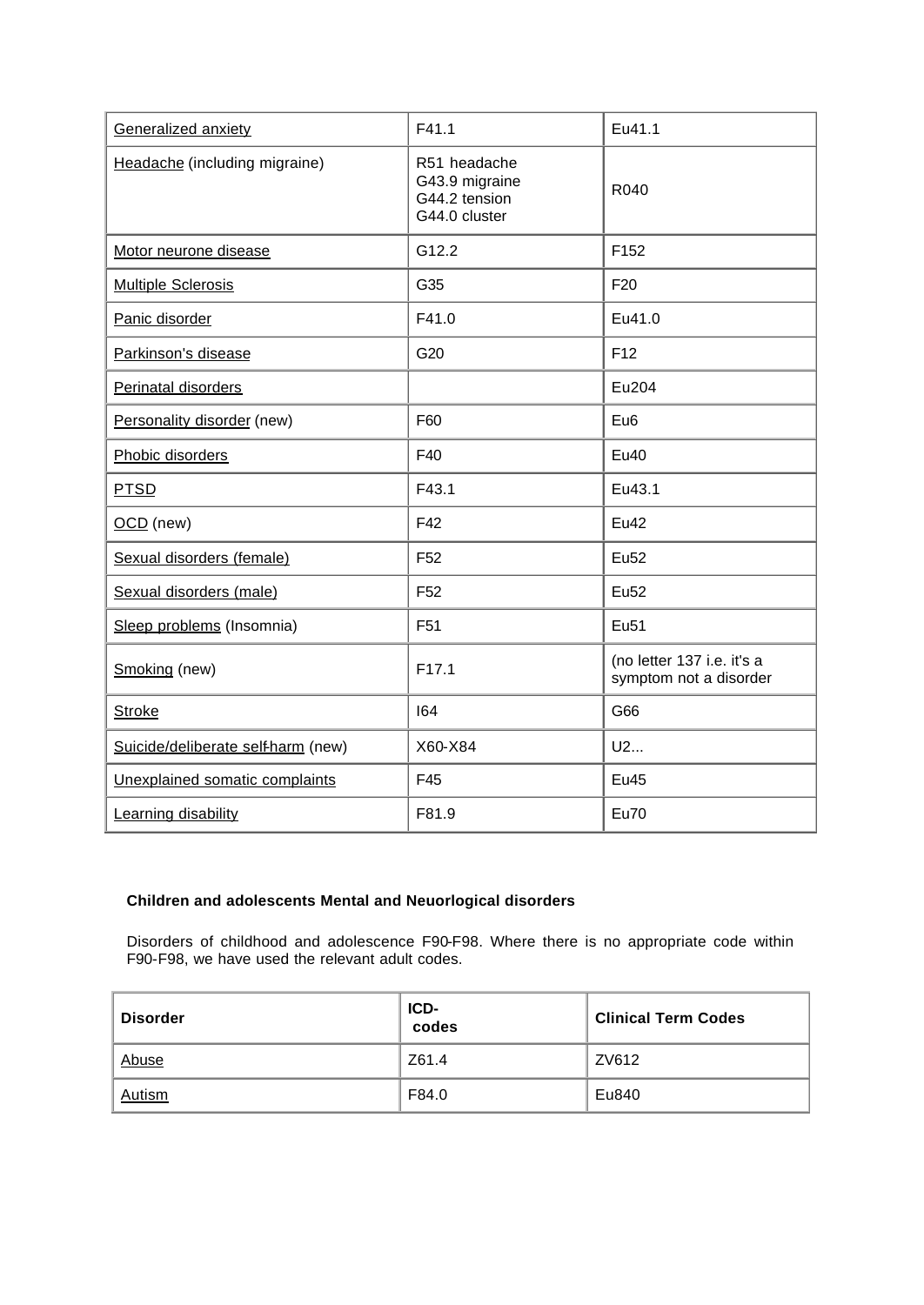| <u>Asperger</u>                                               | F84.5                                                         | Eu845                               |
|---------------------------------------------------------------|---------------------------------------------------------------|-------------------------------------|
| Anxiety (including phobia, OCD)                               | F93                                                           | Eu93                                |
| Conduct disorder                                              | F91                                                           | Eu91                                |
| <b>Bullying at school</b>                                     |                                                               | 13ZF.                               |
| <b>Bereavement and loss</b>                                   | Z63.4                                                         | Eu2900                              |
| Adolescent psychosis                                          | No ICD code of<br>adolescence                                 | No clinical term for<br>adolescence |
| Substance abuse                                               | No ICD code of<br>adolescence                                 | No clinical term for<br>adolescence |
| Depression in adolescence                                     | No ICD code of<br>adolescence                                 |                                     |
| <b>ADHD</b>                                                   | F90.0                                                         | Eu97                                |
| CFS and somatoform                                            | G93.3                                                         | Eu460                               |
| Deliberate self-harm/suicide                                  | X60-X84                                                       | Eu <sub>2</sub>                     |
| Eating disorders                                              | F98.2 this code is for<br>infants and early<br>childhood only | Eu50                                |
| Mental health needs of refugee and<br>asylum seeking children | No ICD code                                                   | No clinical term                    |

# **How an individual practitioner might use this Guide**

In the field trials, some practitioners used the summaries as a resource between consultations, to look something up. Others used the summaries interactively with the patient, to help explain the disorder and determine a treatment plan. The appropriate information and/or self-help leaflet (see Patient resources) can be printed out and given to the patient to reinforce what is said in the consultation. The interactive summary cards can be used to facilitate discussion between clinician and patient.

#### **Patients as partners**

It is important that patients and practitioners can negotiate a shared understanding of the problems before a management plan can be agreed. A successful dialogue during which patient and professional communicate well with each other can have a positive effect on clinical outcome (ref 10,11) and will help to reduce the well-documented high level of 'non-adherence', where people do not take the medication prescribed for them. However, medication is not the only answer, particularly for mild to moderate conditions. A partnership approach will help patients to understand ways in which they might be able to help themselves, and to make informed decisions about what is likely to work for them. Many patients want to take part in making decisions about their treatment and care, and they can get better faster or cope better with chronic illness if they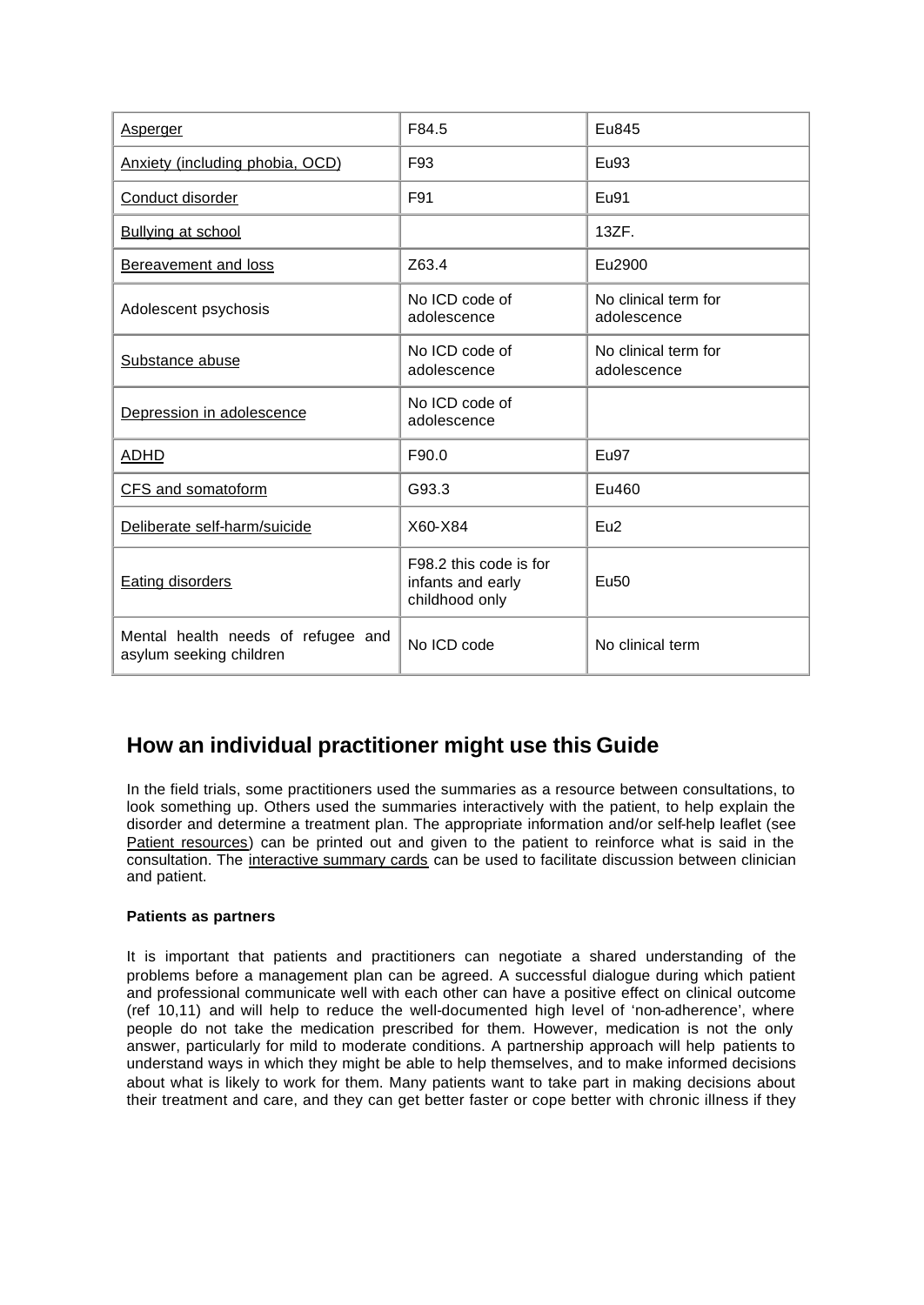are actively involved in understanding what is happening to them and making changes to their lifestyle. This approach applies to all patients, but shared understanding is particularly important where the cultural background of the professional is different from that of the patient.

#### **Beyond diagnosis: a multi-axial approach**

Patients presenting in primary care with mental and neurological health problems often have a mixture of social, psychological, physical, medical and emotional difficulties, and primary care mental health and neurological services are being encouraged to develop a multi-axial approach, rather than a purely medical perspective.

A short diagnostic summary cannot capture the full clinical and social picture. The summaries focus on the diagnosis, severity and duration of the disorder, as an essential prerequisite of a specific management plan. The practitioner needs to add to this, as appropriate, assessing other factors such as social stresses linked to the symptoms, physical health, past and family history and the level of social support available from family and friends. Some of the management strategies outlined in the summaries and patient leaflets are easier for a patient who has good support from family or friends. Increased professional support could perhaps then be focused on those people who are more isolated.

#### **Care programme approach**

Where a patient is receiving care from mental health services, they should have a care programme (comprising a written care plan reviewed regularly, and a named key worker who coordinates their care). There needs to be clear agreement about which elements of care are provided by the GP and which by the community team. Both team and patient need to know what the plan is in case of relapse, and have names and telephone numbers of the key people (eg the care manager, identified on the front page of the notes) to contact easily to hand. The summaries assume that these discussions will take place.

#### **Medication**

Wherever possible, medication recommendations refer to a class of drug or a generic form. Where it is considered particularly useful or important, however, examples of particular named drugs are given. These are examples only and should not be taken as a WHO recommendation to prescribe that particular brand. The summaries should be read in conjunction with the BNF, which contains information on every individual drug.

#### **Self-help**

Self-help materials are mostly available as books or computer programs and are designed to teach patients how to self-manage and overcome their symptoms and related difficulties. It is becoming increasingly relevant in the management of chronic mental illness, not least because of the shortage in some areas of staff trained in providing psychotherapy both in primary and secondary care. Self-help has a number of advantages: (ref 12)

- Patients like the idea of working on their own to deal with their problems and reducing their reliance on professional help
- Taking responsibility for self-management may be empowering, which could be particularly important in dealing with feelings of hopelessness and despair. It also gives the patient a sense of control over their illness
- Self-help can be returned to as often as the patient wants and whenever they want
- Self-help is more accessible and may be able to provide some psychological support without delay.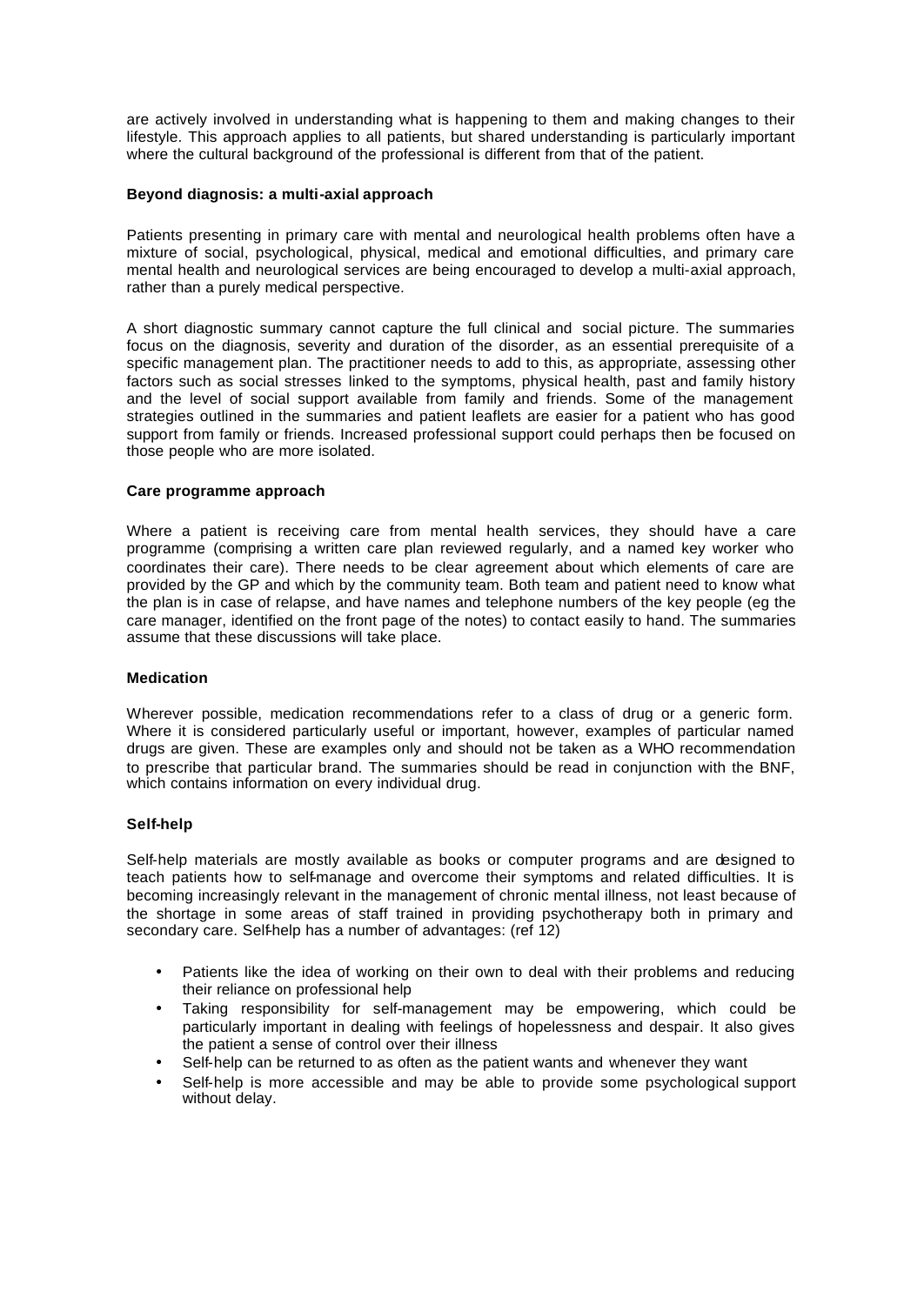Self-help material is included in the resource section of the guidelines although there is still limited evidence for the effectiveness of individual publications. For some people and some conditions, self-help could be an effective option (ref 12).

Contact details of voluntary organizations, many of which run local groups, are also given at the end of each guideline.

#### **References**

**10** Kai J, Crosland A. Perspective of people with enduring mental ill health from a communitybased qualitative study. Br J Gen Pract 1995 2001, 51: 730–737.

**11** Peck E, Gulliver P, Towel D. Information, consultation or control: user involvement in mental health services in England at the turn of the century. J Mental Health 2002, 11(4): 441–451.

**12** Lewis G, Anderson L, Araya R et al. Self-help interventions for mental health problems. http://www.nimhe.org.uk.

### **How a practice team, primary care organization or local health group might use this Guide.**

#### **Team working and training within primary care**

The diagnostic and management summaries assume that the resources available to primary care teams will vary widely. The 'advice to patient and family' can be offered by any member of the primary care team who has suitable training and skills. GP, nurse, health visitor, school nurse, practice counsellor and psychologist may all contribute, and discussion to clarify the roles of each is essential. It will be helpful to carry out an assessment of the mental health skills available within the team (see Mental health in your practice), in order to make best use of the skills of all members and inform practice training plans, as well as referral to external resources. This assessment could be done by an individual practice, group of practices or whole primary care organization. A list of sources of training in primary mental healthcare and a checklist of ways a practice can respond to the mental health needs of its patients is provided can be found under Sources of primary mental healthcare training.

#### **Team working between primary, secondary and social care**

Primary care organizations could use the diagnostic and management summaries as a basis to discuss and agree locally appropriate referral criteria with specialist mental health services. It would be possible to work on a small number of disorders or to work through all of them. This process might reveal gaps in local services, for example in the availability of structured psychological therapies for affective disorders. Primary care organizations might wish to consider ways of addressing these gaps in their service development plans or in the commissioning plans of training consortia.

Some primary care organizations or health groups might wish to go further and address systems for communication between primary and secondary care. Effective communication is a crucial element of effective care, and misunderstandings between primary care and mental health services are very common. Primary care teams and community mental health teams may wish to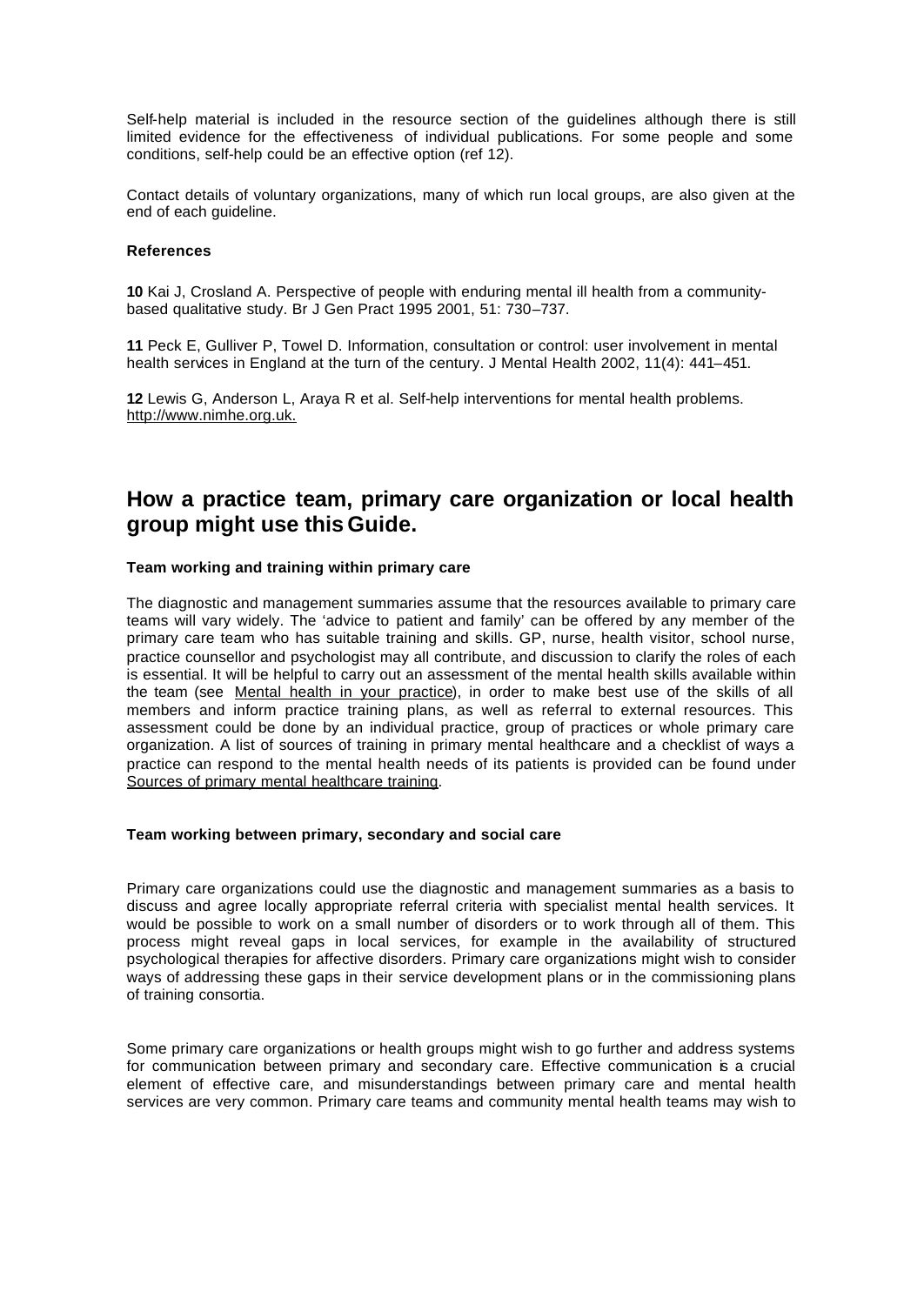meet to agree the roles, responsibilities and expectations of each member of both teams. Various different models have been tried, to improve communication as a whole and to improve the care of patients who are 'shared' between primary and secondary care in particular. Joint case registers of people with chronic mental illness is one of these. (see Suggested issues for practice and PCT audit).

#### **Information about resources in the community**

The primary care organization or local health group might also produce a locally appropriate directory of services and community resources and distribute this to its constituent practices. The information could be made available on computer or in a wall-chart format. Consideration will need to be given to regular updating of this information. Within each practice, the practice manager or other team member will need to consider how best to make the patient information leaflets available, how to obtain and insert the information about local services into the template wall charts and how best to make that information readily accessible to patients and all members of the practice team.

#### **Localization**

The diagnostic and management summaries are meant as a resource to local agencies. They will only be useful if they are actively disseminated at practice, primary care organization and Health Authority levels. Local adaptation of the summaries to suit particular situations is welcomed and encouraged. To make it possible, we have included the text of the summaries in an electronic format. These can be found on the WHO Guide to Mental and Neurological Health in Primary Care website. Locally adapted pages can be inserted easily, where required. A template, to be filled in with information about local services, is provided. Although the diagnostic information is standard and used internationally, the management plan, particularly the referral criteria, will vary according to the availability of services locally and the training of healthcare workers.

The copyright for the diagnostic and management summaries rests with the WHO. Where a primary care organization or local health group is producing locally adapted guidelines using the WHO summaries as a basis, we ask that you contact Professor Rachel Jenkins at the WHO Collaborating Centre Office, Institute of Psychiatry, De Crespigny Park, Denmark Hill, London SE5 8AF, UK. Tel: +44 20 7848 0383; E-mail: r.jenkins@iop.kcl.ac.uk.

### **Special considerations**

#### **Needs of carers**

The term 'carer' is taken to mean informal caregivers, rather than those providing care in the statutory sector on an organized and paid basis. Three in five people in the UK will become carers at some point in their lives (ref 13). The strain on these informal carers, particularly those living with the ill person or young carers who may feel burdened by the responsibility, can be severe, resulting in an increased risk of both physical and mental ill health. Many carers have to give up work in order to look after their relative or friend, and become economically disadvantaged and socially isolated. Carers often have no respite from their role, and may find themselves experiencing feelings such as frustration, resentment, guilt, anger, fear, depression and loneliness.

Those caring for people with a mental or even neurological illness often have the additional burden of stigma to cope with. About half of those with severe mental illness live with family or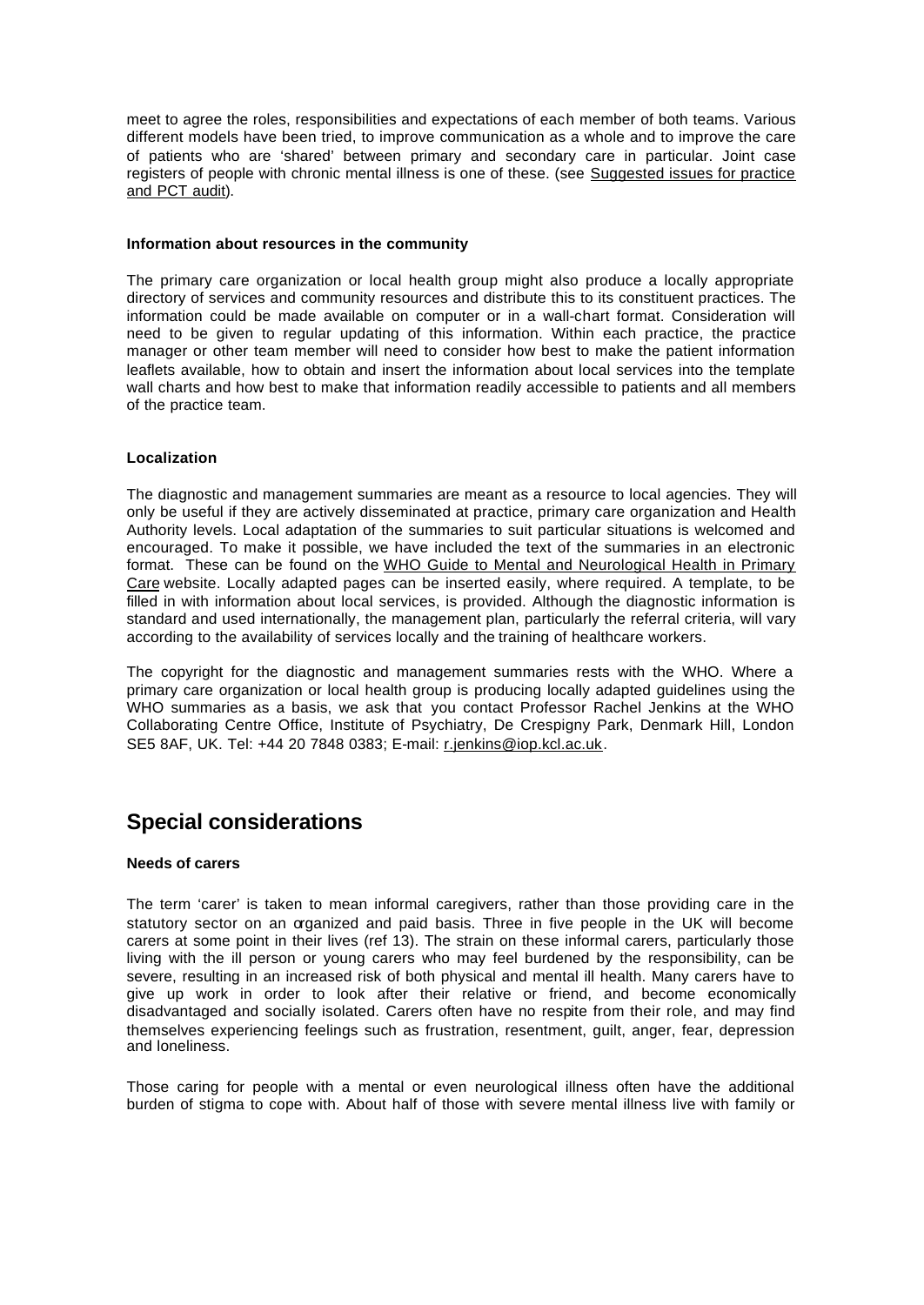friends, and many others receive considerable support from them. It is important to review how the carer is managing and to encourage them to find ways of reducing the stress on them. Selfhelp groups, day care and respite care can all help. The assessment and care planning process should take the mental and physical health of carers, and their ability to continue coping, into account. Standard Six of the Mental Health National Service Framework lays down guidance to ensure that health and social services assess the needs of carers who provide regular and substantial care for those with severe mental illness, and provide care to meet their needs.

Checklist for GPs and primary care teams: (ref 6)

- Have you identified those patients who are carers, and patients who have a carer?
- Do you check carer's physical and emotional health whenever a suitable opportunity arises?
- Do you routinely tell carers that they can ask social services for an assessment of their own needs?
- Do you always ask patients who have carers whether they are happy for health information about them to be told to a carer?
- Do you know whether there is a carers' support group or carers' centre in your area, and do you tell carers about them?

Carers are entitled to an assessment of the needs of the carer (under the Carer's Recognition and Services Act 1995) and this can be requested from the local Social Services department. This advice is relevant to all chronic disorders; it is not repeated on each individual summary.

#### **Gender** (ref 14)

Service delivery should be sensitive to gender issues. Mental and neurological ill health is common in both men and women, but important differences in the family and social context of their lives, and the presentation and type of their mental illness, will influence their care and treatment needs:

- Anxiety, depression (particularly during pregnancy and in the post-partum period) and eating disorders are more common in women; substance misuse and antisocial personality disorder are more common in men (ref 15).
- Women often present with a combination of physical complaints and mental ill health, and the former can obscure the recognition of the latter.
- Women must often juggle many roles; the competing demands of work and major responsibility for the home and care of children and other dependent family members can place them under considerable stress and have an adverse effect on their mental health.
- Women are more vulnerable to poverty and social isolation, which are strongly associated with mental ill health. They generally outlive their partners, are less likely to work, and if they do, earn less; they are less likely to own a car. Lone mothers are three times more likely to be depressed than any other group of women.
- Women are more likely to experience abuse and violence, both in childhood and adulthood.
- Women who have children under 5, particularly if lone parents, are vulnerable to mental ill health
- A woman's mental ill health may have wide repercussions for children and other dependent relatives.
- Although psychological therapies should be considered routinely for mental health problems, women are more likely to be prescribed psychotropic drugs, particularly antidepressants, anxiolytics and hypnotics, than men. This practice will also have consequences for fetal development or breast-feeding, or the effectiveness of contraception.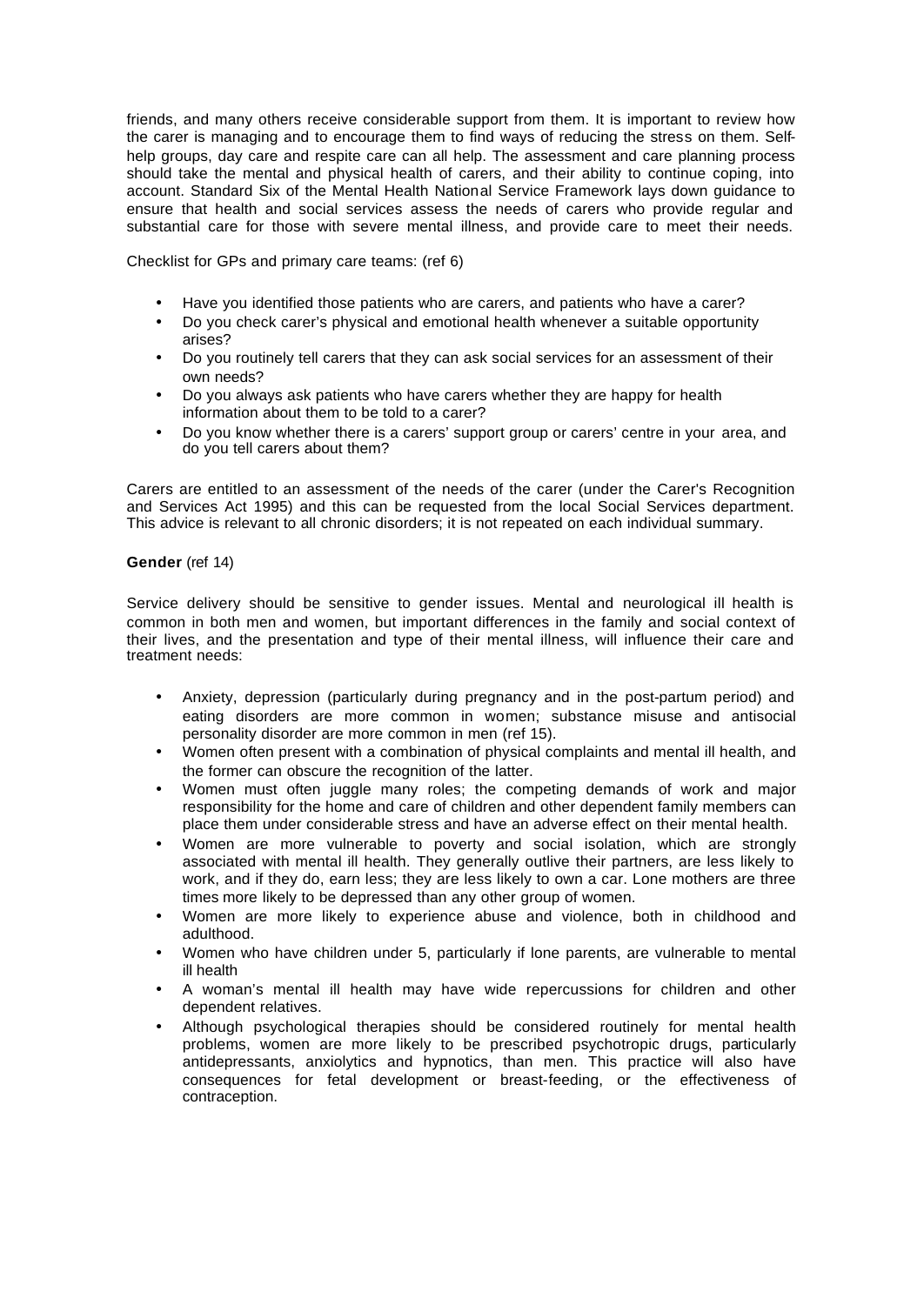Specific issues identified for general practice in Women's Mental Health: Into the Mainstream are as follows:

- Recognition and appropriate treatment of depression (including postnatal depression), anxiety and eating disorders, such as increased availability of psychological treatments and appropriate use of antidepressants/anxiolytics.
- Review of long-term prescribing, particularly of benzodiazepines.
- Detection and management of issues/conditions that often remain hidden self-harm, substance misuse, and experience of violence and abuse.
- Access to support services, such as benefits or housing advice.

Among the key components of assessment and care planning should be experience of violence and abuse, caring responsibilities, social and economic support, physical health, ethnicity and culture (see below), dual diagnosis with substance misuse, and risk assessment and management.

#### **Ethnicity and culture** (ref 16,17)

Service delivery must also be sensitive to different cultural needs.

- Minority ethnic communities are over-represented among the lower social classes, with higher unemployment rates and poorer housing and employment status, all of which are associated with poor mental health. In addition, in some cases racism might contribute to increased levels of stress and distress.
- If the practitioner and patient are from different ethnic groups, there is a higher likelihood that misunderstanding may occur, particularly if they hold different explanatory models of illness. It is important to ensure that adequate time is set aside for these consultations. There may be a language barrier between doctor and patient:
	- The use of skilled professional interpreters wherever possible is essential. Family and friends fulfilling this role is not adequate - accurate interpretation cannot be relied upon, confidentiality cannot be maintained, a patient may not reveal details of their problem, and issues such as domestic violence might remain hidden.

- Access to fully trained medical translators is often limited, and the practitioner must be extra vigilant, using clear terminology and giving precise instructions and guidance both to the translator and the patient.

- Simple language and open questions should be used as much as possible to enhance understanding; for example, 'What do you think caused your problem?' 'Why do you think it started when it did?' 'What does your illness do to you?'

- Two-way checking (ie that the practitioner has understood the patient's concerns and the patient has understood and agreed to the management plan) is important to avoid misunderstanding.

- Written information prepared with the translator can be invaluable for patients to take home with them.

#### • **Cultural differences:**

- Different beliefs about causes, interventions and outcomes of illness will affect when and how people present, and how they understand messages about treatment. Exploring these issues will maximize the ability to address a patient's concerns and ensure as collaborative a relationship as possible.

- How symptoms are displayed may be different; for example, depression might manifest as severe headaches. It is helpful to consider this possibility, while never assuming the case.

- Patients might not share a Western view of the difficulties they experience.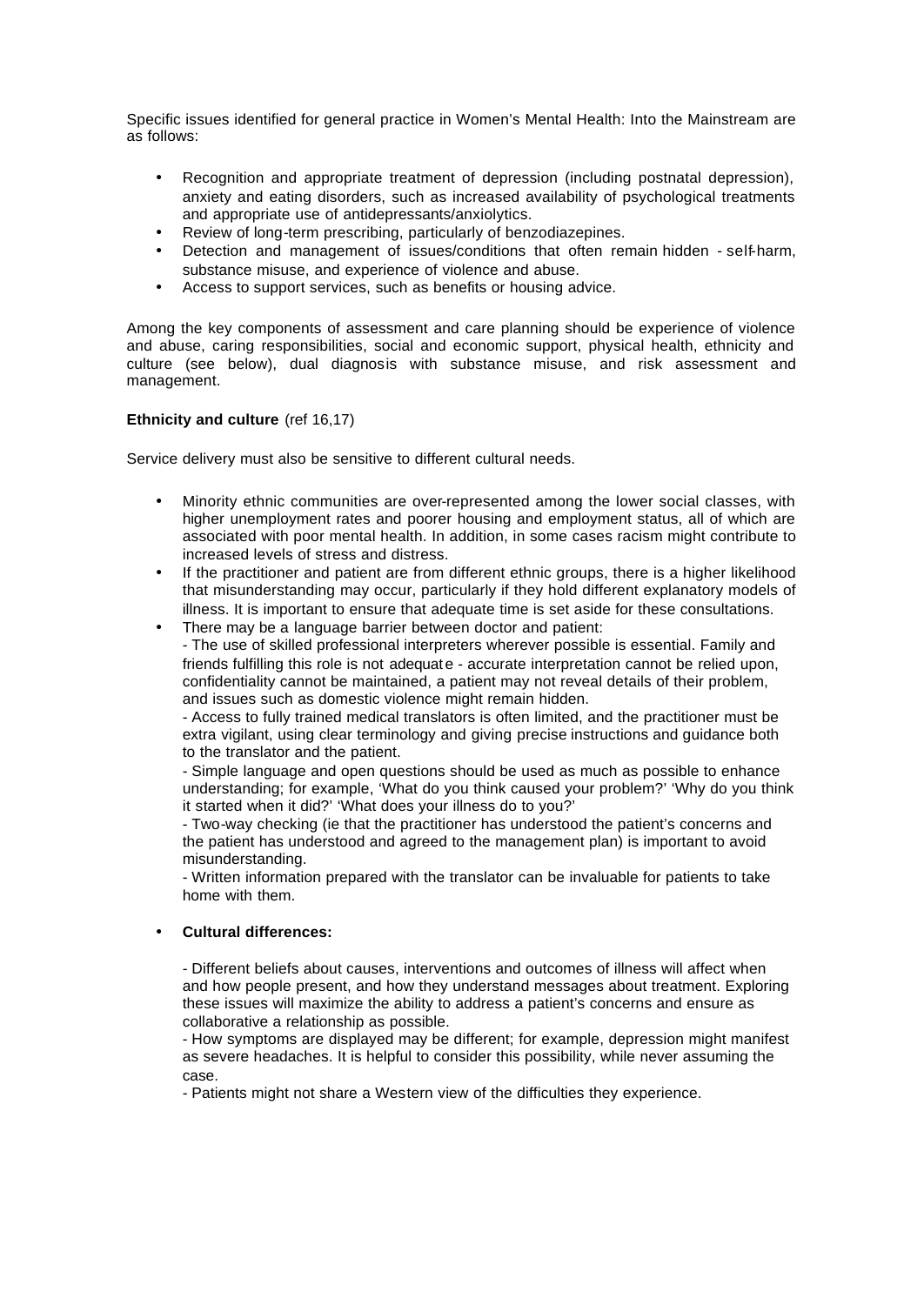Psychological problems are often described by terms - for example, nervous breakdown, broken hearted - that might not be understood by non-Western cultures or vice versa. - Familiarity with Western methods of treatment should never be assumed; for example, the concept of 'talking as a cure' might not be accepted. Clear explanations and rationales for these should be given.

- Families might make use of other health resources within their communities (eg a herbal Chinese practitioner) before consulting their GP.

#### • **Children:**

- Most children from ethnic minority communities will have been born in the UK, but many might need to negotiate two different cultures. It can be very complex for a child to manage two possibly conflicting belief systems (ie the family and the peer group). Worries and stresses arising from this are unlikely to be volunteered and thought needs to be given to asking about these, if appropriate.

- These children may be at higher risk of experiencing bullying and racism.

#### **Refugees and asylum seekers**

In addition to the points listed above under Ethnicity and culture, those working in primary healthcare need to be aware of the following:

- the range of experiences that asylum seekers and refugees may have suffered in their home country
- the likelihood that they will experience ongoing difficulties of poverty and isolation in the host country
- asylum cases may take years to be resolved, a process that can have psychological implications.

It is estimated that over 50% of refugees suffer from a mental health disorder (ref 18). Common symptoms in refugees and asylum seekers include depression, anxiety, panic attacks, agoraphobia, sleep difficulties, loss of memory and poor concentration, and there are high levels of Post-traumatic stress disorder (ref 19). Patients may also be suffering bereavement following the loss of, or the loss of contact with, friends and relatives.

They have often been exposed to traumatic events (eg torture, imprisonment, rape and war), and separation from family and friends. They then face further stress and anxiety from relocation to a country where they may have no contacts, common language or knowledge of social and legal systems. They might have a lingering distrust of authority. They could suffer racial discrimination and abuse, as well as poverty and social isolation. Experiences en route to and within the host country should not be overlooked as factors that could undermine mental health. Problems can stem predominantly from the dislocating experience of seeking refuge, rather than from experiences in the home country. Often facilitation of support groups and even just the opportunity for social meeting can be of benefit by reducing feelings of social isolation.

Asylum cases can take a long time to be resolved fully, and until refugee status is granted the asylum process can have an impact on the progress and maintenance of mental health problems.

#### **Further support to primary-care teams**

1. The NHS Plan 2000 contained two targets specifically focused on supporting primary care - first, new graduate primary-care workers and second, gateway workers. Information about both of these is on the Department of Health website (http://www.doh.gov.uk/mentalhealth).